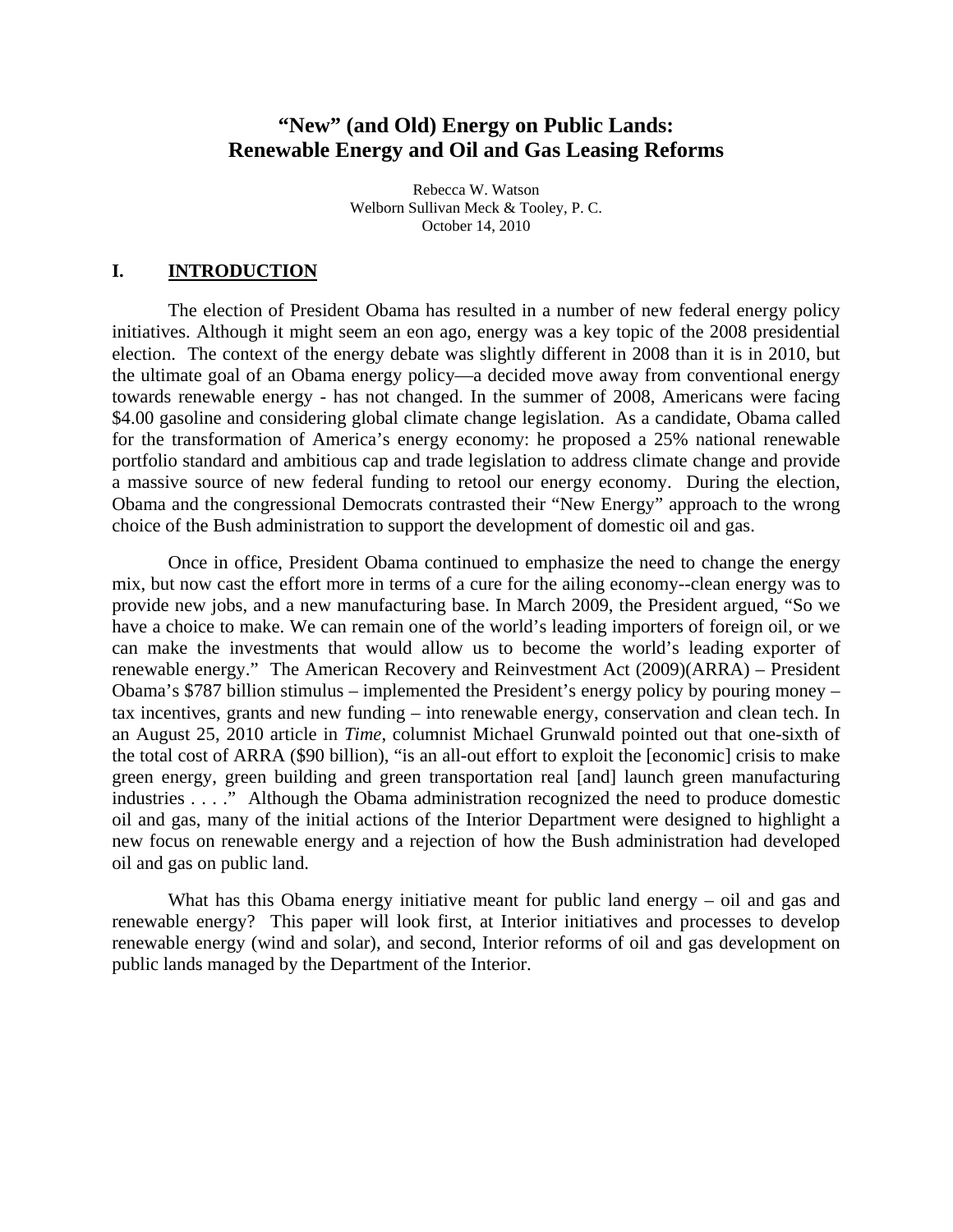#### **II. RENEWABLE ENERGY AT INTERIOR**

#### A. The Right-of-Way Framework and Setting the Stage for Renewable Energy.

The management of those federal lands<sup>1</sup> commonly referred to as "public lands" is primarily governed by the Federal Land Policy and Management Act of 1976 (FLPMA).<sup>2</sup> FLPMA governs a broad array of multiple-use land management issues, from wilderness to grazing, mining, timber, recreation and energy development, and establishes the Bureau of Land Management (BLM) as the manager of public lands. In this capacity, BLM is given authority under FLPMA through its planning process<sup>3</sup> to make public lands available for use and access; and through a variety of legal mechanisms in FLPMA and other federal statutes (*e.g.*, the Mineral Leasing  $Act^4$ ) to enable private parties to use public land. Under the Mineral Leasing Act, BLM has the authority to lease federal energy and geothermal minerals<sup>5</sup> through a competitive leasing system. Rights-of-way (ROW) under Title V of  $FLPMA<sup>6</sup>$  and regulations at 43 CFR § 2800 *et seq*. provide for discretionary access and use of federal lands.

In the Bush administration, BLM elected to manage access for wind and solar energy facilities under FLPMA's ROW provision. In 2002, BLM issued its first wind energy policy<sup>7</sup> and in 2003, began work on a wind programmatic environmental impact study (PEIS) that was completed in 2005.<sup>8</sup> In October 2004, the Department of the Interior announced the issuance of a solar policy to encourage the development of solar projects on public land.<sup>9</sup> The first geothermal permits issued in 20 years were approved in the Bush administration, as well as numerous wind permits. In 2005, after three years of debate, the Energy Policy Act (EPACT) was passed.10 This legislation addressed several key issues relating to the promotion and development of renewable energy, including the establishment of minimum thresholds for renewable energy purchases by the federal government, $11$  important revisions to existing law to encourage the development of geothermal energy, $12$  and providing the formerly named Minerals Management Service with authority to regulate the development of alternative energy in the

 $\overline{a}$ 

<sup>8</sup> U.S. Department of Interior Bureau of Land Management, "Final Programmatic Environmental

Impact Statement on Wind Energy Development on BLM-Administered Lands in the Western United States" (June 2005) (Wind PEIS).

 $1$  This paper will not address the permitting of renewable energy on U.S. Forest Service lands which is managed under similar multiple-use laws and regulations and FLPMA Title V. The U.S. Forest Service processes wind proposals under 36 CFR § 251.54 as a "special use." The U.S. Forest Service is also struggling with its permitting process for wind energy and has yet to finalize new directives to govern that process. It is anticipated that final U.S. Forest Service guidance may be issued by the end of 2010. Wind Energy, Proposed Forest Service Directives, 72 Fed. Reg. 54,233 (Sept. 24, 2007).

<sup>2</sup> 43 USC § 1701 *et seq.* 

<sup>&</sup>lt;sup>3</sup> 43 USC § 1712

<sup>4</sup> 30 USC § 181 *et seq.*

<sup>5</sup> 30 USC § 1001 *et seq.* Time and space will not allow for a discussion of the federal geothermal leasing structure, but the passage in 2005 of the revisions to the geothermal leasing program and promulgation of new rules have injected life into what was once a dormant program. *See infra*, note 10. Since 2007, some 347 lease parcels totaling close to 1 million acres have been leased for the development of geothermal. On September 11, 2010, BLM Colorado announced its first geothermal lease sale of some 799 acres near Mt. Princeton Hot Springs. For a brief introduction to geothermal, see Mark Detsky, "Getting Into Hot Water: The Law of Geothermal Resources in Colorado," The Colorado Lawyer, Vol. 39, No. 9, at 65 (September 2010).

<sup>6</sup> 43 USC §§ 1761-1771. The regulations were substantially revised in 2005. "Rights-of-Way Under the Federal Land Policy and Management Act and the Mineral Leasing Act," 70 Fed. Reg. 20,970 (Apr. 22, 2005).

<sup>7</sup> BLM Instruction Memorandum No. 2003-020, "Interim Wind Energy Development Policy," October 16, 2002 (IM 2003-020).

<sup>&</sup>lt;sup>9</sup> Press Release, U.S. Dept. of the Interior Bureau of Land Management New Policy Encourages Solar Energy Development in America's Public Lands (Oct. 21, 2004) *available at*

http://www.blm.gov/wo/st/en/info/newsroom/2004/october/nr10212004.html.

<sup>&</sup>lt;sup>10</sup> Energy Policy Act of 2005, Pub. L. No. 109-58, 119 Stat. 660 (2005)(codified in scattered sections of U.S.C.).<br><sup>11</sup> EPACT § 203(a); 42 USC § 15852(a).

<sup>11</sup> EPACT § 203(a); 42 USC § 15852(a). <sup>12</sup> EPACT § 221 *et seq*.; 30 USC § 1001 *et seq*.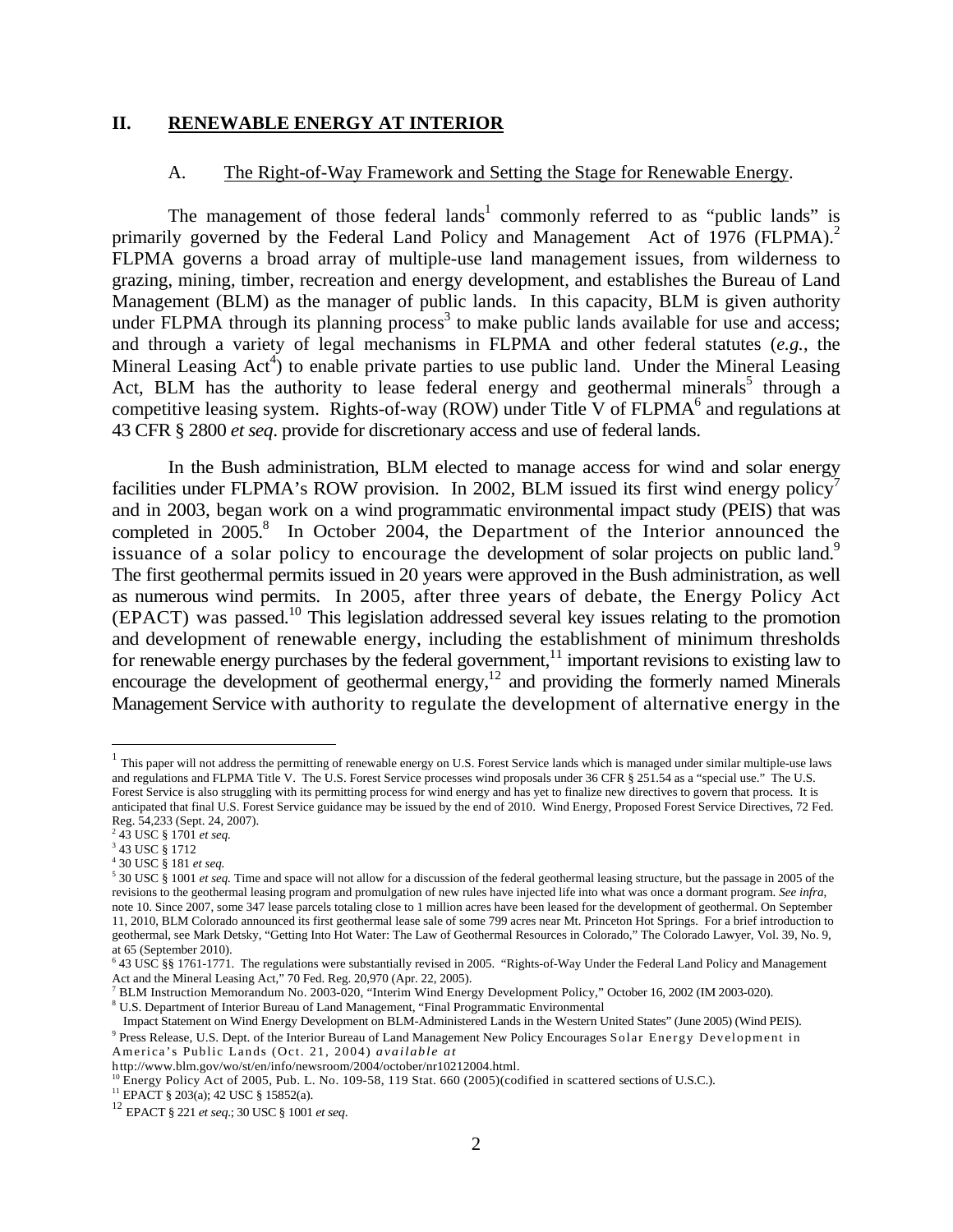Outer Continental Shelf.<sup>13</sup> Of particular significance to the development of renewable projects on public lands, Congress set out an explicit objective to build 10,000 MW of renewable energy on public lands within ten years of the Act's enactment.<sup>14</sup>

#### B. Secretary Salazar's Policy Intitiatives.

Secretary Salazar underscored the focus of the Obama administration in renewable energy by high-lighting green energy at his January 15, 2009 confirmation hearing and, upon confirmation, promptly articulating new policies to support renewable energy on public lands and waters. On March 11, 2009, the Secretary issued his first Secretarial Order which established a Department Task Force on Energy and Climate Change and made the development, production and delivery of renewable energy one of the Interior Department's "highest priorities."<sup>15</sup> At the Department, \$41 million of ARRA stimulus monies were allocated to reducing the permitting backlog of BLM wind and solar projects. In May 2009, the Secretary built on an earlier Secretarial Order by Secretary Kempthorne<sup>16</sup> in announcing the opening of four BLM Renewable Energy Coordination offices or RECOs to provide focused permitting teams for green energy.<sup>17</sup> In June 2009, the Secretary announced "fast-track initiatives for solar energy development" on BLM public lands in 24 identified solar energy zones.<sup>18</sup>

Since those early efforts, the focus of the Department has been to identify and support "fast track" renewable energy projects – wind, solar, geothermal and transmission – to get the projects through the permitting process and under construction by December 31, 2010 in order to allow the projects to benefit from ARRA stimulus funding (grants for  $30\%$  of construction costs).<sup>19</sup> In July 2010, the BLM identified 14 solar fast-track projects with a combined 6,000 megawatts; 7 wind fast-track projects with a combined 800 megawatts; and 6 geothermal fast-track projects with a combined capacity of 285 megawatts.  $20^{\circ}$  There are also 7 fast-track transmission projects. At the time of this writing, it is expected that one or more solar records of decisions will be signed in October, 2010.

### C. ROW Regulatory Process

### 1. Introduction to ROW framework

The ROW authority in FLPMA Title V authorizes the use of public land in a ROW for electric power generation, transmission and distribution systems and BLM relies on this

Energy Permitting Offices, Create Renewable Energy Team" (May 5, 2009).

<sup>18</sup> Press Release, U.S. Dept of the Interior, "Secretary Salazar, Senator Reid Announce, "Fast-Track" Initiatives for Solar Energy Development on Western Lands" (June 29, 2009), *available at* http://www.doi.gov/news/09NewsReleases/062909.html.

<sup>13</sup> EPACT § 388; 43 USC § 1337(p).

<sup>&</sup>lt;sup>14</sup> EPACT § 211. "It is the sense of the Congress that the Secretary of the Interior should, before the end of the 10-year period beginning on the date of enactment of this Act, seek to have approved non- hydropower renewable energy projects located on the public lands with a generation capacity of at least 10,000 megawatts of electricity."

<sup>&</sup>lt;sup>15</sup> Secretary of the Interior, Order No. 3285, "Renewable Energy Development by the Department of the Interior" (Mar. 11, 2009).

<sup>&</sup>lt;sup>16</sup> See U.S. Dept of the Interior, "Enhancing Renewable Energy Dev. On Pub. Lands," Secretary's Order No. 3283 (Jan. 16, 2009).

<sup>&</sup>lt;sup>17</sup> Press Release, U.S. Dept of the Interior, "Secretary Salazar Pledges to Open Four Renewable

 $^{19}_{20}$  ARRA § 1603.

http://www.blm.gov/pgdata/etc/medialib/blm/wo/MINERALS\_REALTY\_AND\_RESOURCE\_PROTECTION\_/energy/renewable\_references. Par.95879.File.dat/2010%20Renewable%20Energy%20headed.pdf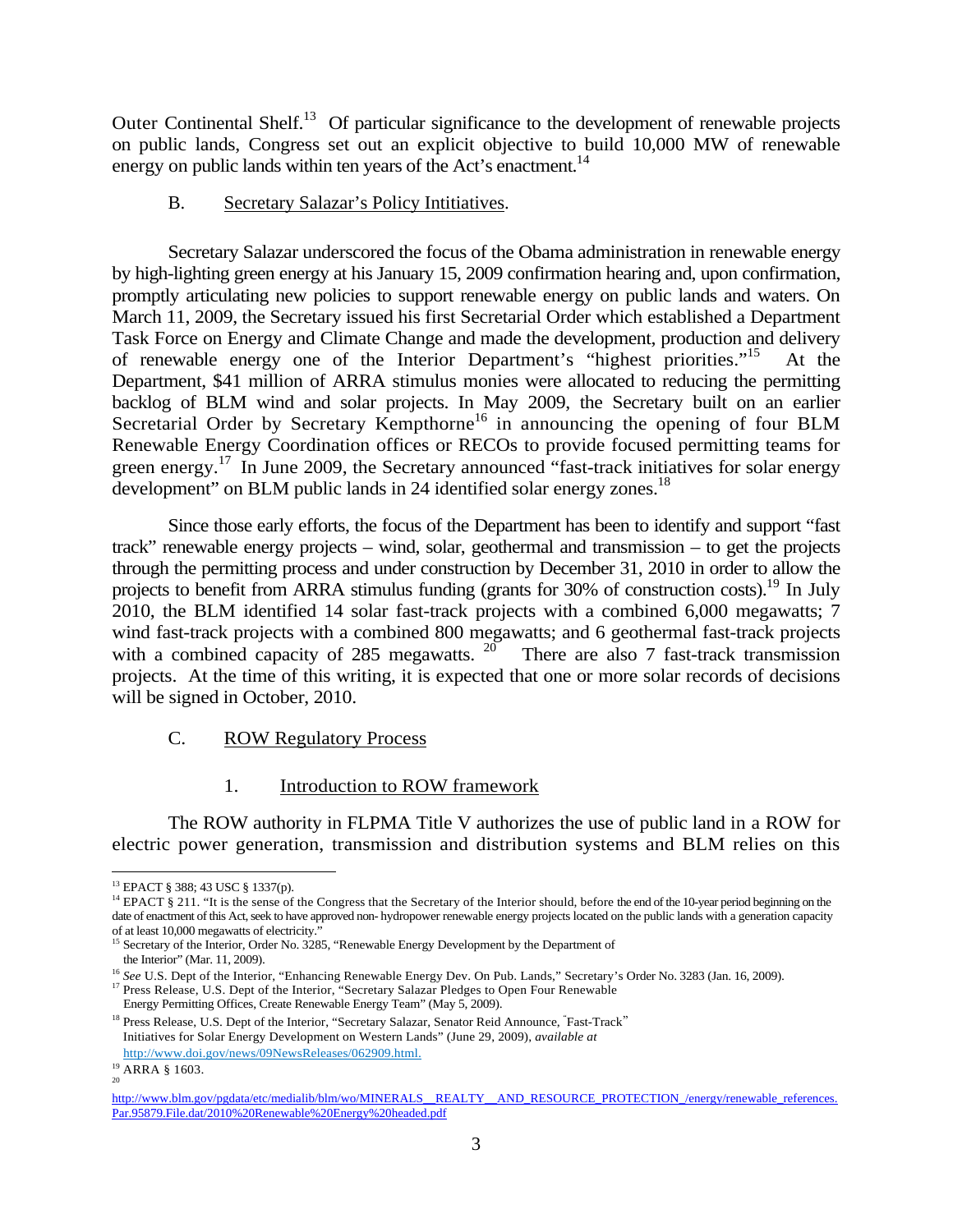Section to permit wind and solar facilities. $21$  The grant of a ROW occurs within the context of the specific land use or resource management plan (RMP) governing the public lands proposed for the ROW.<sup>22</sup> Unless a RMP, statute, regulation or order withdraws or identifies the land as not appropriate for a ROW, the land is available for solar or wind ROWs.<sup>23</sup> The ROW grant is a license that provides authorization to use public land for a specific period of time for a specific purpose and with certain restrictions.<sup>24</sup> ROW grants are subject to specific terms and conditions, which, "minimize damage to scenic and esthetic values and fish and wildlife habitat and otherwise protect the environment," and "manage efficiently the lands which are subject to the right-of-way or adjacent thereto and protect the other lawful users of the lands adjacent to or traversed by such right-of-way."<sup>25</sup>

BLM has a "first come, first served" policy for processing ROWs. "ROW applications are generally processed in the order they are received."26 Generally, a ROW is granted by BLM for a term appropriate for the life of the project.<sup>27</sup> ROWs may be terminated by BLM upon notice.<sup>28</sup> In addition, the ROW grant process must comply with the National Environmental Policy Act (NEPA).<sup>29</sup> Issuing a ROW qualifies as a "major Federal [action] significantly affecting the quality of the human environment"<sup>30</sup> under NEPA and therefore requires review under the Act typically through an Environmental Impact Statement  $(EIS)$ .<sup>31</sup> A ROW applicant must also comply with the procedural and substantive requirements of federal and state environmental laws.<sup>32</sup>

The grant of a ROW by BLM is a discretionary action, and "a decision granting or denying a ROW ordinarily will be affirmed when the record shows the decision was based on a reasoned analysis of the factors involved, including environmental impacts, made with due regard for the public interest, and no sufficient reason is shown to disturb BLM"s decision.<sup>733</sup> An application for a ROW can be denied by BLM for any one of the following reasons: "the proposal is not in conformance with the applicable Land Use Plans; the proposal would not be in the public interest; the applicant is not qualified; the proposal is inconsistent with Federal, State, or local laws; the applicant is not technically or financially capable of accomplishing the project; or serious environmental consequences may occur from the proposed project that cannot be mitigated."<sup>34</sup> The Interior Board of Land Appeals, the Department of the Interior's

 $21$  43 USC § 1761.

<sup>&</sup>lt;sup>22</sup> 43 USC § 1712(a).<br><sup>23</sup> 43 CFR § 2802.10.<br><sup>24</sup> *See* 43 CFR § 2805.14.<br><sup>25</sup> 43 USC § 1765; *Shell Pipe Line Corp.*, 69 IBLA 103, 105 (1982); 43 CFR § 2801.2 .

<sup>&</sup>lt;sup>26</sup> Bureau of Land Management Office of Lands and Realty, "Obtaining a Right-of-Way on Public

Lands" at 10 (Revised February 5, 2008) (ROW Brochure).

<sup>27</sup> 43 USC § 1764(b); 43 CFR § 2805.11(b)(1); ROW Brochure at 1.

<sup>28</sup> 43 USC § 1766; 43 CFR § 2807.17; *see also* discussion in Coggins, *Public Natural Resources Law*, § 15.25.

<sup>29</sup> 42 USC § 4321, *et seq*. <sup>30</sup> 42 USC § 4332(2)(C).

<sup>31</sup> 43 USC § 1765(a).

<sup>32</sup> 43 CFR § 2807.21.

<sup>33</sup> *Orion Energy, LLC*, 175 IBLA 81, 89 (2008); *see also* ROW Brochure at 5 ("The approval of a

right-of-way application is a discretionary action by BLM, but it must consider the public interest in making its decision.").

<sup>34</sup> 43 CFR § 2804.26; *International Sand & Gravel Corp.*, 153 I B LA 295, 298 (2000) (a ROW grant is "wholly discretionary").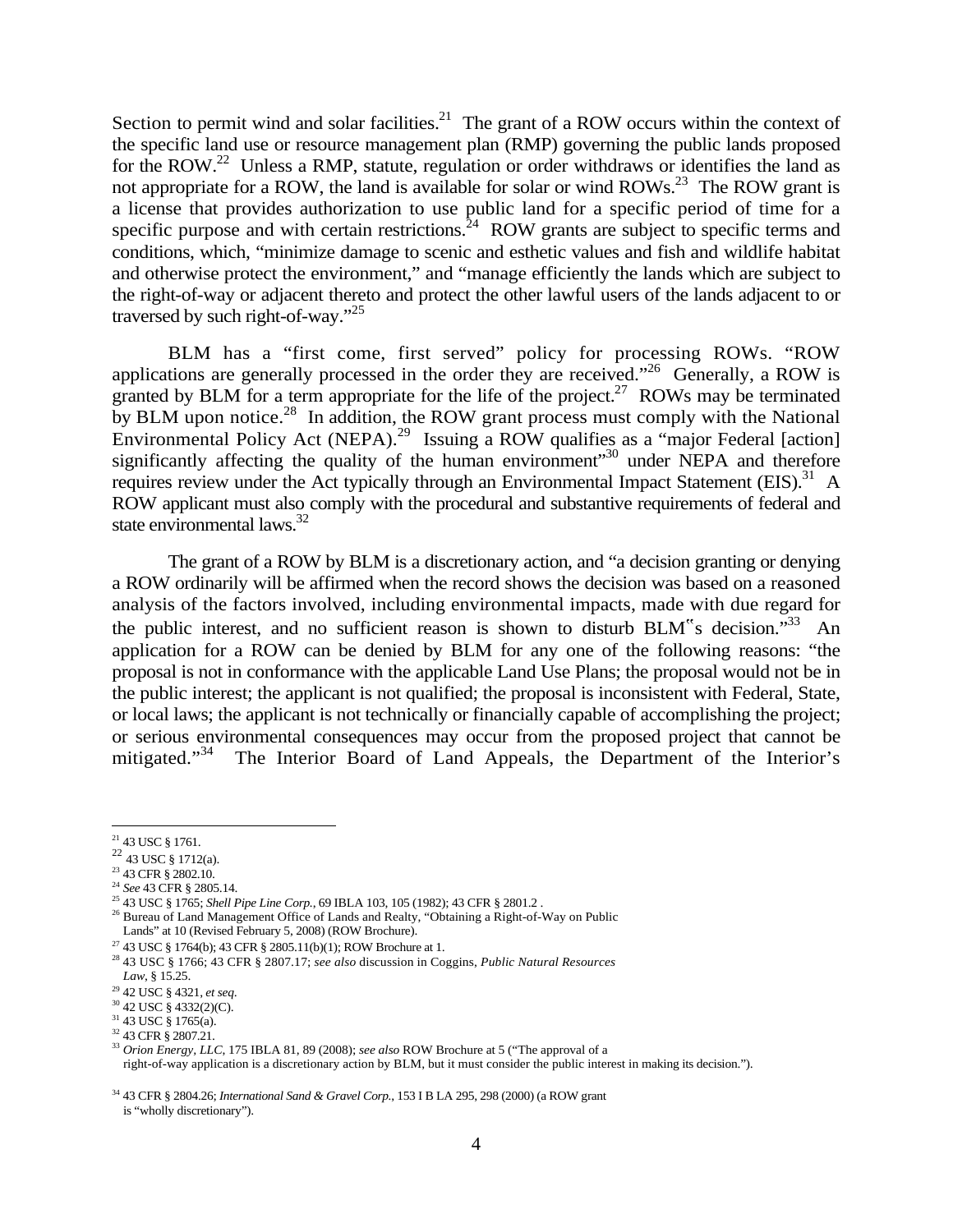administrative review board, will uphold a rejection of a ROW application or a restriction or condition on a ROW if the record is based on a reasonable analysis and the public interest.<sup>35</sup>

#### 2. Application Process

Project sponsors apply for an ROW grant and pay the BLM's costs to process the application. There are a series of initial steps that are required for any renewable energy project for which an ROW grant is sought: (1) establishing contact with the BLM Field office with management responsibility; (2) obtaining a Standard Form 299 "Application for Transportation and Utility Systems and Facilities on Federal Lands" (SF-299); $^{36}$  (3) a preapplication meeting with a BLM Realty Specialist or appropriate staff member in order to jointly review the application form and requirements;<sup>37</sup> (4) submittal of the completed SF-299 to the appropriate BLM office in person or by mail – not electronically;<sup>38</sup> (5) payment of BLM cost-recovery processing fee.<sup>39</sup> An application is not "filed" until the BLM deems the application is complete in a formal, appealable decision letter and the cost-recovery processing fee is paid. All projects require a detailed Plan of Development (POD) to verify their technical and financial soundness before the NEPA review commences. Approved projects must post a bond to ensure compliance with the grant's terms and conditions, including reclamation costs. ROW grantees pay an annual rent based on the fair market value of the ROW which BLM has described in the wind and solar policies.<sup>40</sup>

On its face, SF-299 appears to be a relatively short application of about 3 pages. $41$ However, several of the items required to be submitted as part of the application are comprehensive and resource-intensive. For example, the "Project Description" portion of the SF-299 includes the POD<sup>42</sup> (Item 7); a map showing the proposed position of the ROW (Item 8); State or local government approval (Item 9); a statement of technical and financial capability (Item 12); and reasonable alternatives (Item 13).

A wind developer may apply for a 3-year monitoring and testing grant to conduct meteorological testing ("met testing") of a public land site. No POD is required; typically an environmental assessment (EA) or a categorical exclusion is deemed sufficient for NEPA compliance for met testing.<sup>43</sup> This temporary grant will act to exclude other applicants during

<sup>35</sup> 43 USC § 4.310 *et seq*.; *Santa Fe, NM Info. Council, Inc.*, 174 IBLA 93, 104-07 (2008); *Mary* 

*Byrne, d/b/a Hat Butte Ranch*, 174 I BLA 223 (2008).

<sup>36</sup> 43 CFR § 4.12.

 $37$  43 CFR § 2804.10. BLM Instruction Memorandum No. 2009-043, "BLM Wind Energy Development Policy" (December 18, 2008) (2008 Wind Policy) describes the following purposes for the pre-application meeting: assist in preparation and processing applications; identify potential issues and conflict areas; identify visual resource issues and define the viewshed; identify environmental cultural resource studies needed; assess public interest and concerns; identify other authorized uses; identify recreation and public uses in area; discuss potential alternative sites; discuss potential financial obligations. 2008 Wind Policy at 2; *see also* BLM's Instruction Memorandum No. 2007-097, "Solar Energy Development Policy" at 3 (April 4, 2007) (2007 Solar Policy).

<sup>38</sup> 43 CFR § 2804.11.

<sup>&</sup>lt;sup>39</sup> 43 CFR § 2804.14.<br><sup>40</sup> 2008 Wind Policy; "Solar Energy Interim Rental Policy," IM 2010-141 (June 10, 2010).

<sup>&</sup>lt;sup>41</sup> Bureau of Land Mgmt., Standard Form 299, "Application for Transportation and Utility Systems and Facilities on Federal Lands," p. 3.

<sup>42</sup> *See* 43 CFR § 2804.24(b) ("BLM may require you to submit additional information necessary to process the application. This information may include a detailed construction, operation, rehabilitation, and environmental protection plan, i.e., a "Plan of Development"…"). *See also*  2007 Solar Policy, at p. 3 ("…an approved Plan of Development (POD) for construction and operation of the solar facility must be completed prior to beginning construction. When possible, the right-of-way authorization and POD can be processed simultaneously."). POD outlines for solar and wind projects are available at http://www.blm.gov/wo/st/en/prog/energy/cost\_recovery\_regulations/pre-application.html <sup>43</sup> 2008 Wind Policy at 4-7, 10.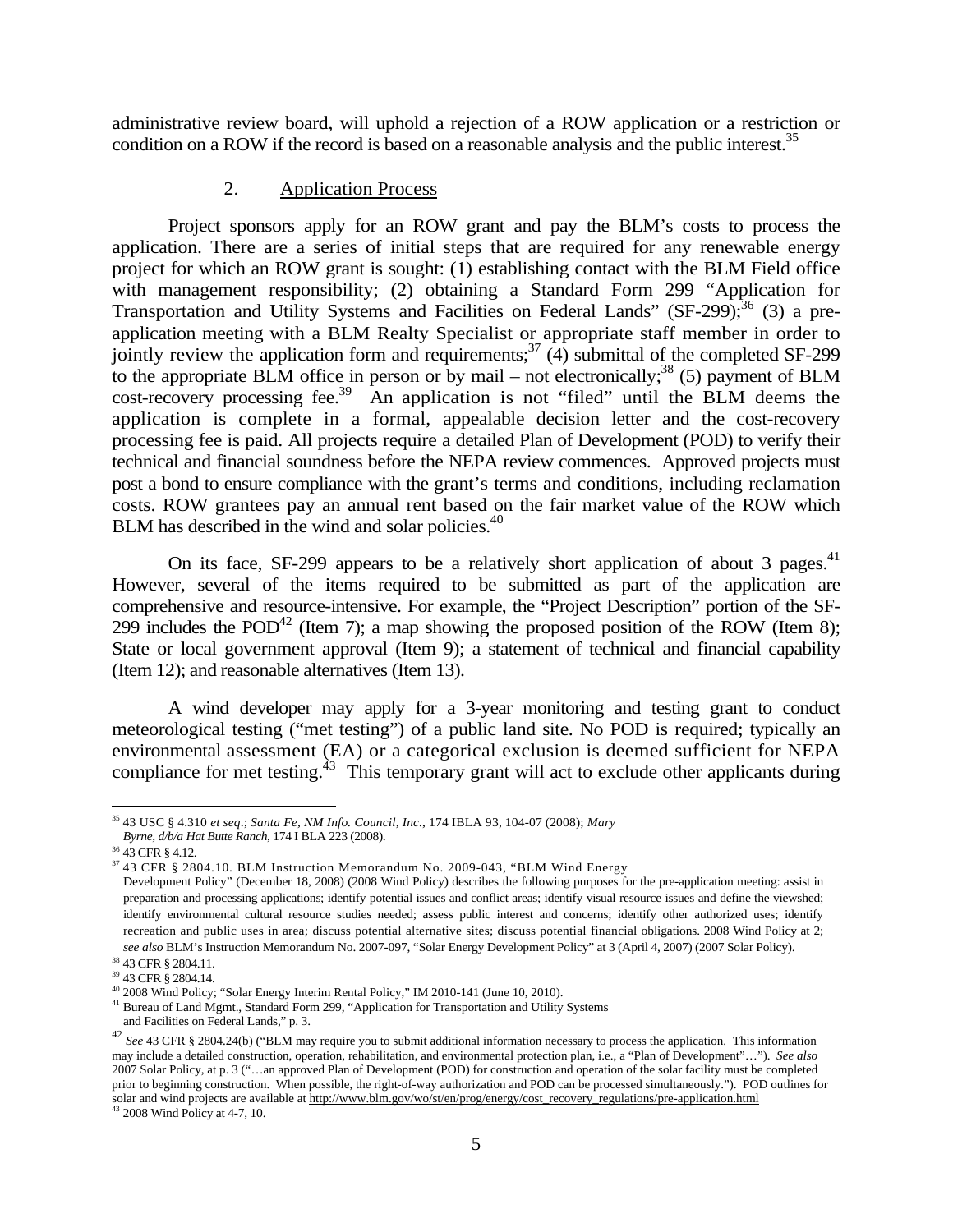the term, which in guidance is non-renewable, but typically can be renewed with BLM's approval.44 There is no similar "testing" grant for solar energy.

### 3. Required Fees and Bonding

The fees associated with the ROW process are (1) the processing category fee, (2) the monitoring fee, and (3) the rental fee. As described above, no processing fee is required at the time of the filing of the ROW application, but the appropriate fee is assessed by BLM once a complete SF-299 application has been submitted.<sup>45</sup> BLM has issued a cost-recovery fee schedule, but the wind and solar policies assume that processing utility-grade wind farms and solar projects will be assessed under the full reimbursable cost category  $6.46$  A monitoring fee is charged by BLM to reimburse the agency for its expenditures related to monitoring the construction, operation, maintenance, and termination of the project.<sup>47</sup> FLPMA § 1764(g) requires a ROW holder to pay the "fair market value" for a ROW and the regulations provide for rental payments.<sup>48</sup> Depending on the facility, rental fees may be determined by an agency rent schedule for linear facilities, a value determination or a fair market appraisal.<sup>49</sup> BLM's Wind Policy provides for a rental fee based on a formula related to the total installed capacity in kilowatts.<sup>50</sup> BLM's interim solar rent policy requires a rent (base rent and a MW capacity fee) established by BLM using county real estate data developed by the Department of Agriculture in a schedule.  $51$  It is anticipated that the wind rental fee will be changed to a calculation similar to that described in the interim solar rent policy. Finally, a wind and solar applicant will be required to post a bond at the issuance of the ROW grant to ensure reclamation of the site at the end of it use. $52$ 

### D. Compliance With Other Laws and Regulations and Permitting Challenges

Wind and solar energy facilities that can impact thousands of acres of public land trigger an EIS with all the process, public participation and opportunities for challenge typically found in the NEPA process. BLM's goal is to complete NEPA on solar and wind projects within a year – a goal it has found difficult to meet. In addition to NEPA, BLM requires ROW applications to comply with a broad range of federal policies, laws and regulations that can add to complexity, delay and expense during the permitting process.

1. *Conflicting Multiple Uses*: Conflicting multiple uses can range from wildlife habitat and recreation to grazing permits, other ROW requests, mining claims and other energy leases. An important first step is to use BLM's LR2000 and grazing data bases to identify potential conflicts in advance of the pre-application meeting. Wind and solar energy projects will not be permitted where they are incompatible with specific resources values or on certain conservation lands. Further, to the extent possible, renewable

 $\overline{a}$ <sup>44</sup> *Id*. at 5-6.

<sup>45</sup> ROW Brochure at 4-5.

<sup>46</sup> 43 CFR § 2804.14; 2008 Wind Policy at 7; 2007 Solar Policy at 7.

<sup>47</sup> 43 CFR § 2805.16

 $^{48}$  43 CFR § 2806.10-.16.<br> $^{49}$  73 Fed. Reg. 65040 (October 31, 2008).

<sup>&</sup>lt;sup>50</sup> 43 CFR § 2806.10(a); 2008 Wind Policy at 5.<br><sup>51</sup> IM 2010 - 141 (June 10, 2010)<br><sup>52</sup> 43 USC § 1764(i) ("the Secretary ... may require a holder of a right-of-way to furnish a bond, or other security to secure all or an obligations imposed by the terms and conditions ..."); 43 CFR § 2805.12(g) ("BLM may require a bond, an increase or decrease ... at any time during the term of the grant."). 2008 Wind Policy at 5; 2007 Solar Policy at 4.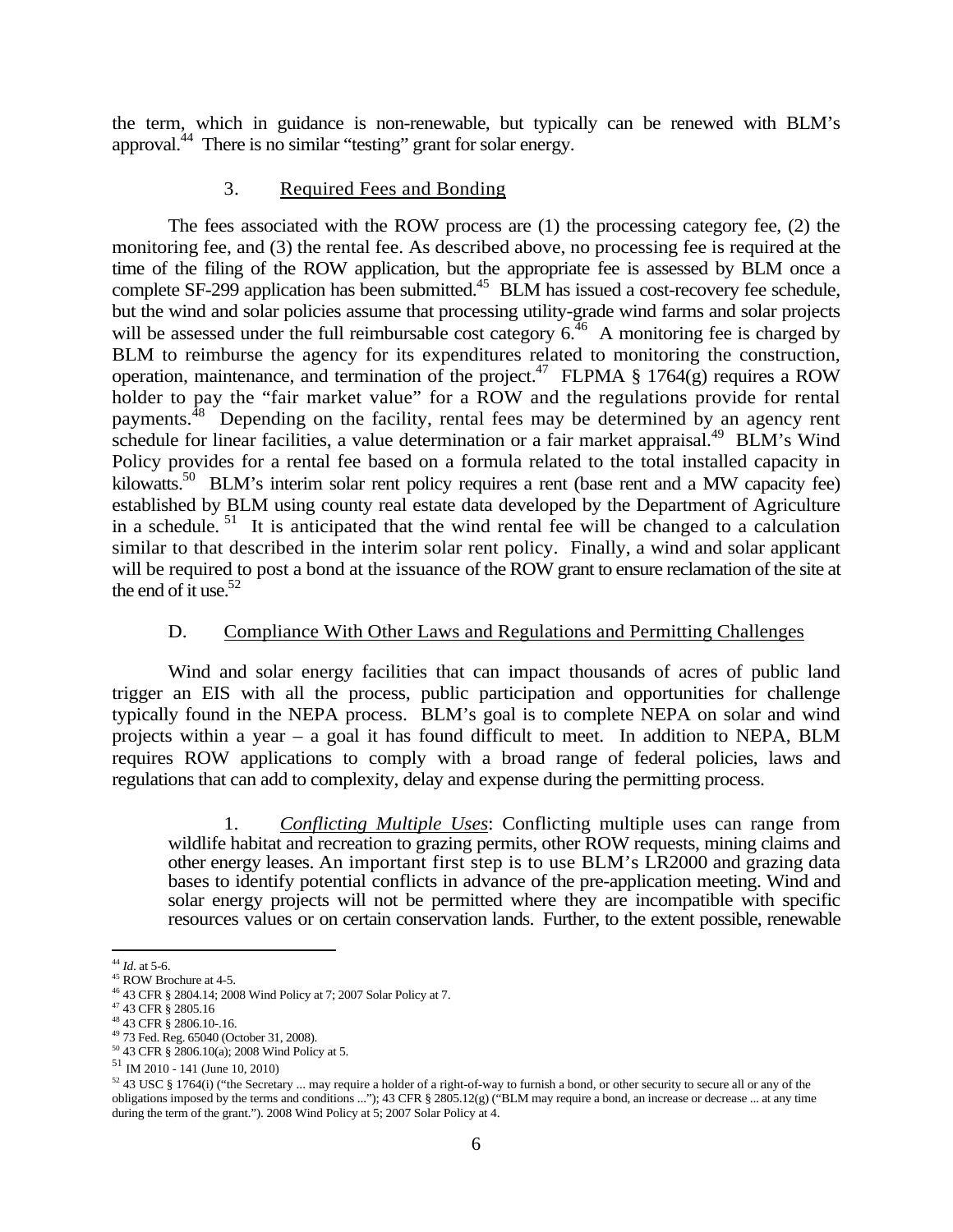energy project developers may not prevent other land uses. To date, BLM does not have a regulatory mechanism that would prioritize a renewable energy application over existing mineral or grazing interests. The regulations do not address conflicts between different types of ROWs, only how to manage the processing of competing applications for the same system through a competitive process, but new policy guidance on both issues is expected before the end of the year.<sup>5</sup>

2. *Department of Defense*: Project developers must consult with and obtain the approval of the Department of Defense to ensure that a proposed wind or solar farm does not interfere with military airspace or otherwise impact military activities.<sup>54</sup> This approval process is itself rather involved, requiring project developers to, consult with the U.S. Department of Defense (DOD), in conjunction with the BLM Washington Office and Field Office staff, regarding the location of wind power projects and solar power tower siting as early in the planning process as appropriate. The consultation process is outlined in an interagency protocol agreement.<sup>55</sup> Cooperative efforts among Interior, renewable energy applicants and DOD and renewable energy review panels in DOD have been used to resolve conflicts.

3. *U.S. Fish and Wildlife Service (FWS)*: BLM and FWS must undertake an Endangered Species Act (ESA) § 7 consultation on the proposed action to ensure a proposed project will not jeopardize ESA-listed species.<sup>56</sup> In addition to the ESA, FWS also implements the Migratory Bird Treaty  $Act^{57}$  and the Bald and Golden Eagle Protection Act.<sup>58</sup> On May 13, 2003, FWS issued its "Interim Guidelines to Avoid and Minimize Wildlife Impacts from Wind Turbines."<sup>59</sup> These guidelines set out the critical risks to wildlife – particularly birds and bats – posed by wind turbines, and the procedure for evaluating the level of risk for a particular project. The Guidelines were met with strong disapproval from the wind industry and as a result a Federal Advisory Committee Act (FACA) committee was convened in 2007 by Secretary Kempthorne and later Secretary Salazar to develop a series of recommendations for the Secretary.<sup>60</sup> For the wind industry in Wyoming, the issue has taken on an added urgency as a result of the Governor's position on protecting sage grouse core areas from wind energy development.<sup>61</sup> For solar projects in the desert, impacts to the protected desert tortoise have resulted in demands from state wildlife agencies for mitigation lands and funds.

4. *National Historic Preservation Act, Cultural Resources, Tribal Consultation*: Under Section 106 of the National Historic Preservation Act (NHPA), BLM must consult with the local State Historic Preservation Office to "take into account the effect of the undertaking on any district, site, building, structure, or object that is

<sup>53</sup> 43 CFR § 2804.23.

<sup>54</sup> Steve Mufson, *Solar Project Meets Bigger Foe than Cloudy Skies: The Air Force*, Wash. Post, June 20, 2009 (a proposed Nevada solar power plant met opposition from Nellis Air Force base for compromising classified aspects of the training range).<br><sup>55</sup> 2009 Witel Deliver A text-

<sup>&</sup>lt;sup>5</sup> 2008 Wind Policy, Attachment 1-2.

<sup>56</sup> 16 USC §§ 1531-1544, at § 1536. BLM may deny a ROW if the ROW may harm an ESA-listed or candidate species. *See Edward R. Woodside*, 125 IBLA 317 (1993).

<sup>57</sup> 16 USC §§ 668-668d.

<sup>58</sup> 16 USC §§ 703-712.

<sup>59</sup> 68 Fed. Reg. 41174 (July 10, 2003).

<sup>&</sup>lt;sup>60</sup> See Dept of the Interior, "Wind Turbine Guidelines Advisory Committee, Legal White Paper" (October 22, 2008), Wind Turbine Guidelines Advisory Committee. http://www.fws.gov/habitatconservation/windpower/windturbineadvisorycommittee.html.

<sup>&</sup>lt;sup>61</sup> In an effort to avoid listing of the sage grouse under ESA and the implications such a listing would have on Wyoming industries, Wyoming Governor Freudenthal in August 2008 enacted a "sage grouse management plan" by executive order, establishing "core areas" in which the sage grouse habitats would be protected. *See* State of Wyoming Exec. Order No. 2008-2 (Aug. 1, 2008). In August 2010, the Governor updated and expanded the core area strategy to protect sage grouse. *See* State of Wyoming Exec. Order 2010-4 (August 18, 2010).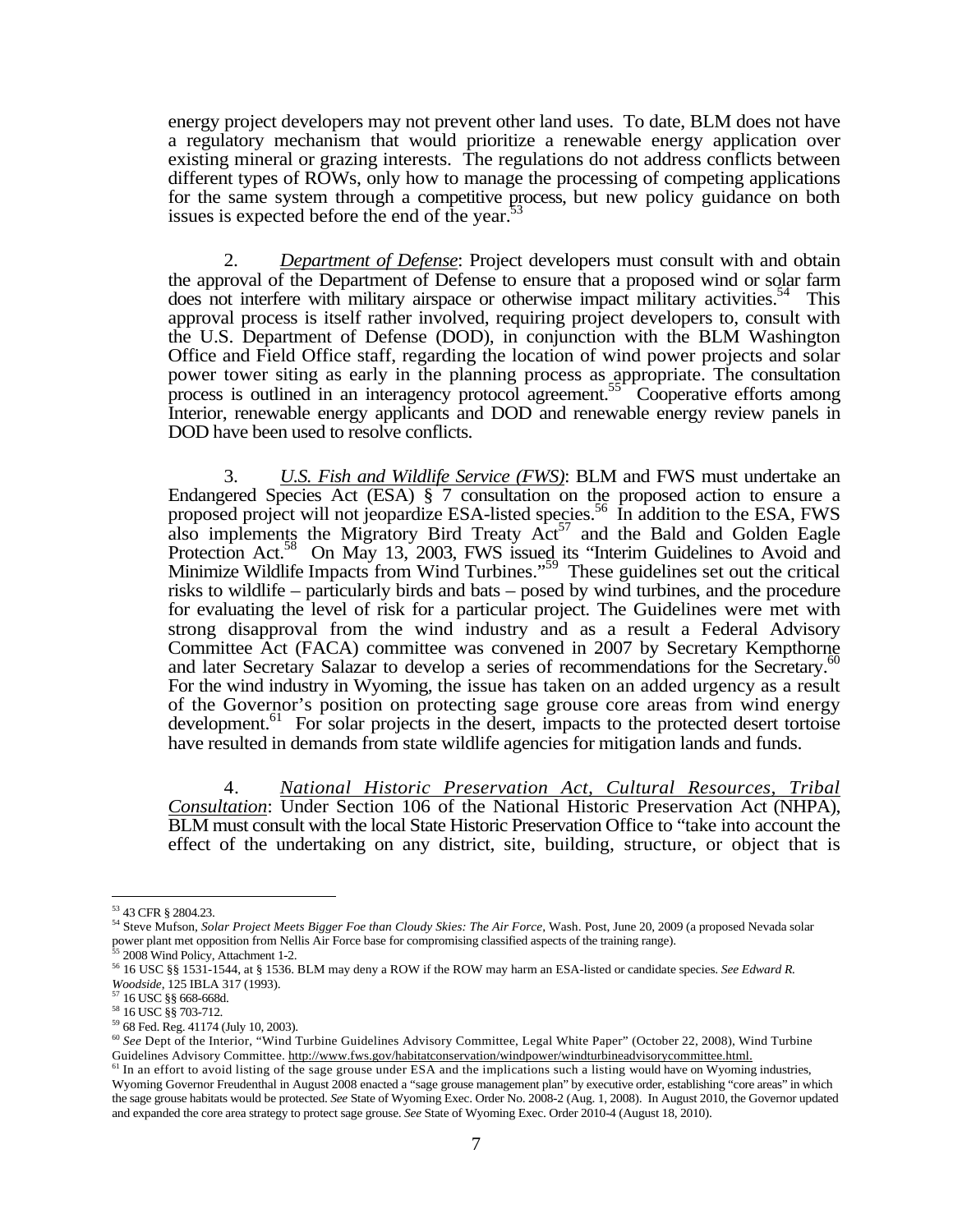included in or eligible for inclusion in the National Register [of Historic Places]."62 NHPA is a procedural act that requires detailed survey information, consultation with the state as well as interested Tribes and provides for public participation.

5. *Visual Resource Management Policies*: Any proposed ROW application must comply with BLM's Visual Resource Management (VRM) policies as applied in a particular land use plan. Some VRM designations in RMPs may not allow for wind and solar projects or may require a plan amendment. In 2009, the BLM issued an Instruction Memorandum to clarify the VRM process as it applies to renewable energy.<sup>63</sup> For the applicants, satisfaction of the VRM requirements necessitates using digital terrain mapping software, field assessments, applied GPS technology, photo documentation, use of computer-aided design and development software, and visual simulations. In addition, project developers must consider site design elements to integrate facilities with the surrounding landscape.

6. *Federal Aviation Administration (FAA)*: Wind and solar project developers must take into account FAA regulations pertaining to lighting, tower height, proximity to airports and landing strips, and inclusion of any towers in aerial navigation hazard maps. Applicants are encouraged to submit FAA filings as early in the application process as possible in order to identify any key air navigation-related issues that BLM must take into account in reviewing the ROW application.

### E. Public Land Renewables -What's Next?

The challenge for the administration is to overcome the complex process challenges and place-based opposition that face most large-scale projects on public land to allow the projects to take advantage of the ARRA funds due to expire at the end of 2010. In late July and early August, six Final EISs for solar projects were published. But, in September 2010, the Associated Press carried a critical article noting that no solar project on public lands had been approved, "Instead, five years after federal land managers opened up stretches of the Southwest to developers, vast tracts still sit idle."<sup>64</sup> The administration is working hard to issue some final authorizations in October and November in advance of the December 31 cut-off for ARRA construction grants. BLM is trying to address a number of issues as it handles an unprecedented influx of applications. Is there a better way? The Secretary and several environmental groups argue that you need to be "right from the start" – identify non-controversial public lands for renewable development while others, including Congress, have advocated new laws specific to renewable energy permitting on federal lands. As these projects dash to the 2010 finish line, expect new renewable policy initiatives to be announced to expedite renewable energy permitting.

 $62$  16 USC § 470f.

<sup>63</sup> IM 2009-167, "Application of the Visual Resource Management Program to Renewable Energy" (July 7, 2009); *see also* BLM's VRM webpage, http://www.blm.gov/nstc/VRM/<br><sup>64</sup> "Feds fail to use land for solar power," Jason Dearen, Associated Press (September 1, 2010)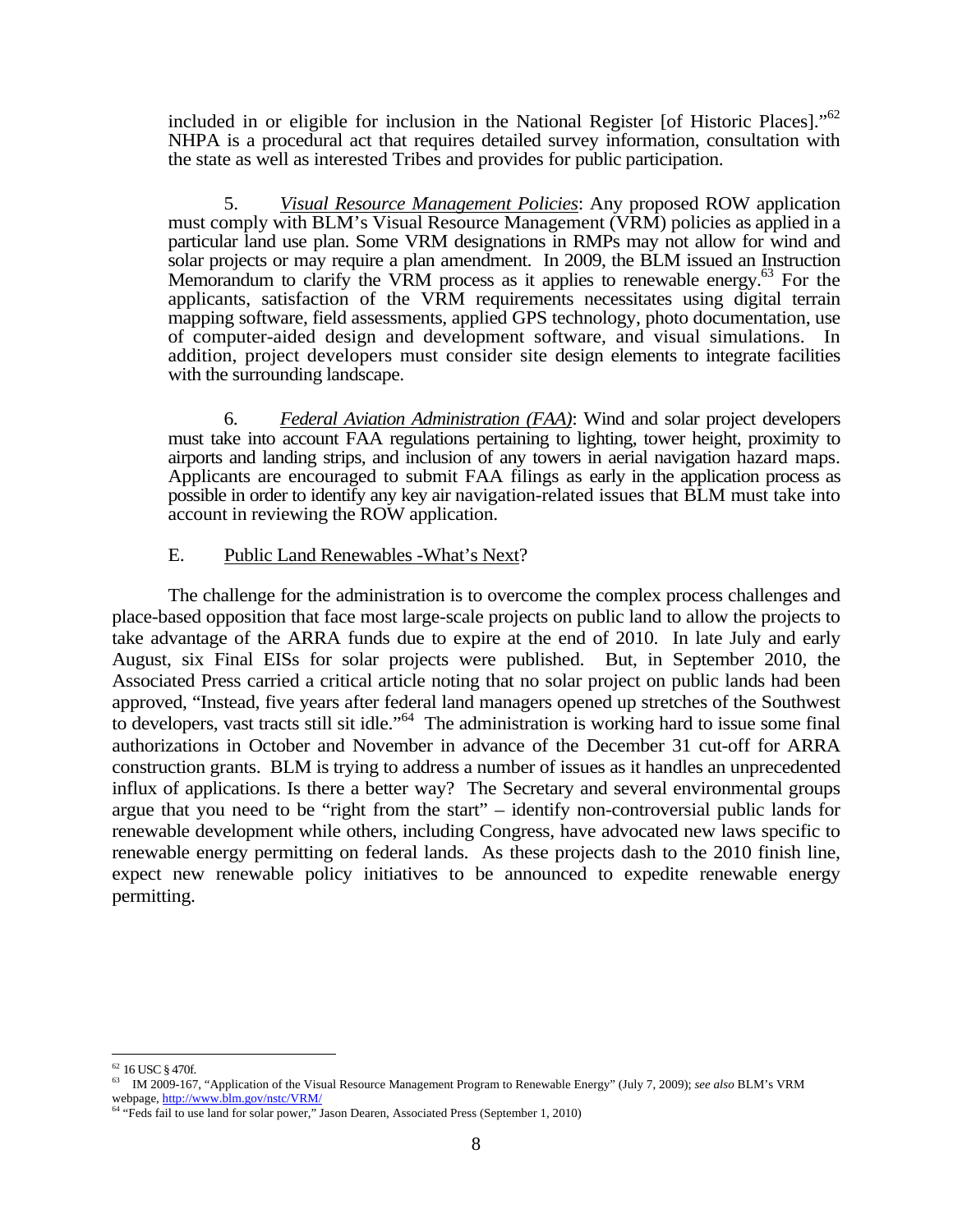#### **III. OIL AND GAS LEASING REFORMS**

#### A. Setting the Stage for Reform

In contrast to the administration's efforts to speed up green energy permitting, when it came to oil and gas, the message seemed to be that it was time to slow down or at least take a second look at decisions made by the prior administration. Nine days after the inauguration, on January 29, 2010, Secretary Salazar came to Denver to announce, "there's a new Sheriff in town" and that he was re-opening an investigation of the drugs and sex scandal at the Lakewood Office of MMS. "The anything goes era is over." Five days later, on February 4, 2009, Secretary Salazar announced that he was taking the unprecedented step of canceling 77 leases sold in the December 2008 Utah lease sale by the prior administration because, the Secretary argued, the sale had been rushed without proper environmental review. "I believe, as President Obama does, that we need to responsibly develop our oil and gas supplies…, but we must do so in a thoughtful and balanced way."65 Two Interior reports examining how the 77 Utah leases were sold followed that Secretarial action, the first by Deputy Secretary Hayes on June 11 2009 (Hayes Report)  $^{66}$  and the second on October 8, 2009 by an inter-disciplinary team led by a U.S. Forest Service employee, Mark Stiles (Stiles Report).<sup>67</sup> These two Interior reports and a September General Accountability Office (GAO) report on EPACT § 390 oil and gas categorical exclusions (CXs)<sup>68</sup> set the stage for the Department's leasing reforms announced on May 15,  $2010^{69}$ 

1.Hayes Report**.** The 77 withdrawn leases had been offered for lease pursuant to three 2008 Utah RMPs. The Utah lease sale was challenged in federal court and a temporary restraining order was obtained halting the issuance of the leases.<sup>70</sup> It was then the Secretary took the step of withdrawing the 77 leases. The Hayes Report examined the events leading to the Utah lease sale and made four recommendations to address the perceived deficiencies in the Utah lease sale. The recommendations were: 1) improve communications between BLM and the National Park Service and other stakeholders regarding leasing decisions. The Hayes Report directed case by case consideration of lease parcels with interested agencies and stake holders rather than reliance on RMP public participation; 2) BLM should develop guidance (leasing criteria) to assist the BLM in making parcel-specific leasing decisions, including whether the parcels are close to "special landscapes," possess wilderness qualities and are near existing development and infrastructure; 3) appoint an "inter-disciplinary team" of

http://www.doioig.gov/images/stories/reports/pdf/BLM%20Lease%20Report\_508.pdf

<sup>&</sup>lt;sup>65</sup> Secretary Salazar's Feb. 4, 2009 Press Release available at http://www.doi.gov/news/pressreleases/2009\_02\_04\_release.cfm. Interestingly, after a mid-summer 2010 FOIA request, a December 29, 2009 report on the contested Utah December 2008 lease sale was belatedly released. This report, by the Department's Inspector General, determined, "Our investigation found no evidence to support the allegation that undue pressure was exerted on BLM personnel to complete the [plans] so that previously deferred lease parcels could be included in the lease sale prior to a change in White House administration." In addition, the Secretary lost a challenge to his assertion of discretion to withdraw the 77 leases after they had been sold. *Impact Energy Resources, LLC v. Salazar*, 2010 WL 3489544 (D. Utah, Sept. 1, 2010), slip op. at \*10. Although the case was dismissed on the basis of a technicality, the *dicta* in the decision strongly rejected the Secretary's argument that he retains leasing discretion until a lease is issued.

<sup>&</sup>lt;sup>66</sup> David J. Hayes, Deputy Secretary, U.S. Department of the Interior, "Report to Secretary Ken Salazar Regarding the Potential Leasing of 77 Parcels in Utah," (June 11, 2009), http://www.blm.gov/wo/st/en/info/newsroom/20

 $^{67}$  "Final BLM Review of 77 Oil and Gas Lease Parcels Offered in BLM-Utah's December 2008 Lease Sale," (October 7, 2008) http://www.doi.gov/documents/BLM\_Utah77LeaseParcelReport.pdf

<sup>68</sup> GAO, "Energy Policy Act of 2005: "Greater Clarity Needed to Address Concerns with Categorical Exclusions for Oil and Gas Development under Section 390 of the Act," GAO-09-872 (September 16, 2009) (GAO CX Report). <sup>69</sup> http://www.blm.gov/wo/st/en/info/newsroom/2010/may/NR\_05\_17\_2010.html.

<sup>70</sup> *Southern Wilderness Alliance v. Allred*, No.08-0287 (D.D.C. January 17,2009)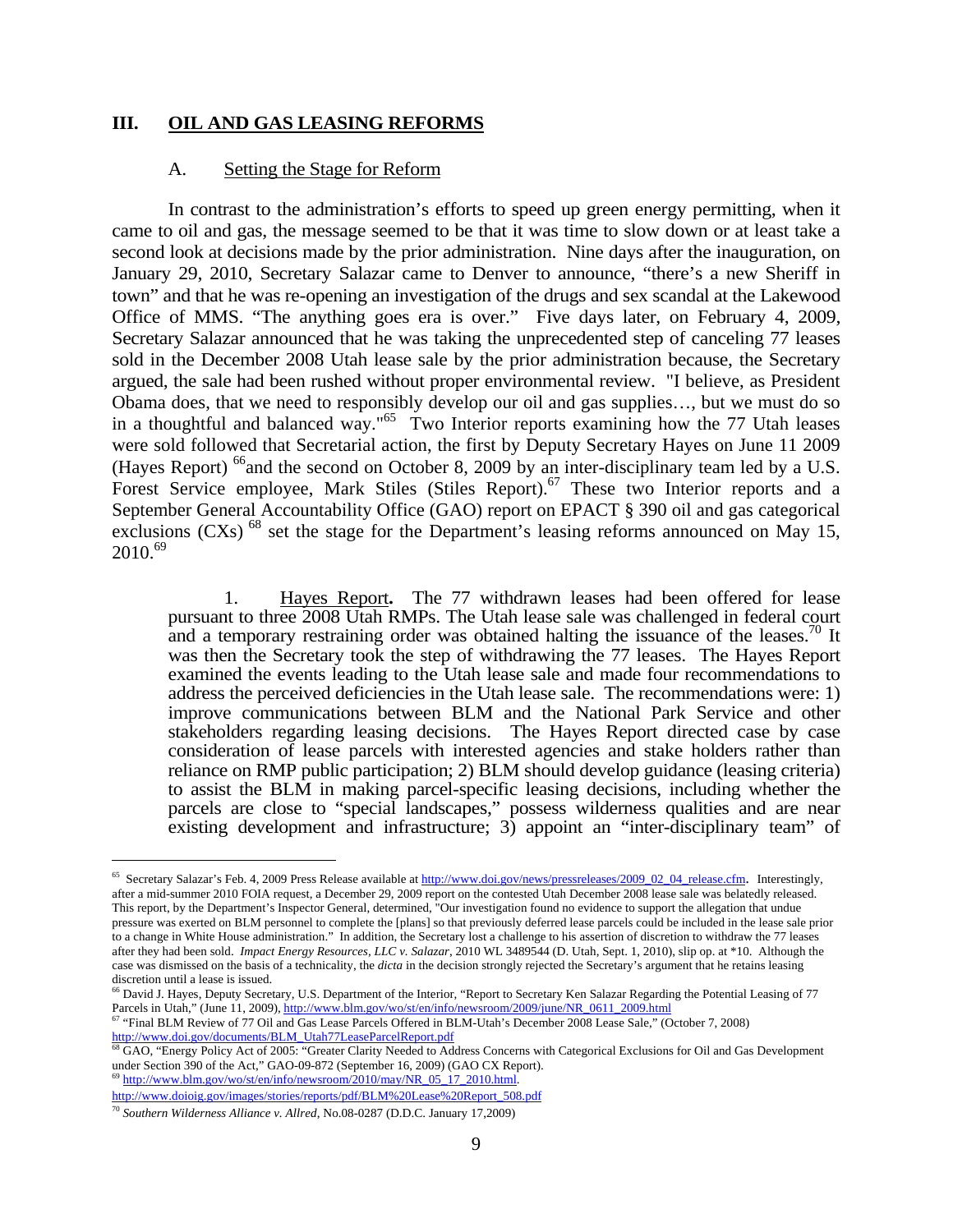federal officials – not involved with the Utah leasing decisions – to make site-specific decisions on whether the 77 lease parcels should be re-offered under the same or different terms or deferred; and 4) develop a comprehensive air quality strategy for the region in consultation with EPA Region VIII, the National Park Service, and state officials.<sup>71</sup>

 2.GAO CX Report. On September 16, 2009, the GAO issued a report on the BLM's implementation of the EPACT 2005, Section 390 CXs. These five CXs had been enacted into law by Congress to expedite the processing of Applications for Permit to Drill (APDs) in areas previously analyzed in NEPA documents. These CXs were not popular with environmental interests who objected to this perceived loss of a comment opportunity and to the decision of the BLM not to apply the "extraordinary circumstances" exception applicable to administratively developed  $\text{CXs}$ <sup>72</sup> The GAO found, "a lack of clarity in section 390 and BLM's guidance has raised serious concerns".<sup>73</sup> The GAO CX Report said there was confusion about what categorical exclusions are and how they should be used, disagreement as to whether BLM must screen section 390 categorical exclusions for extraordinary circumstances with the result of varied interpretations among field offices and concerns about misuse and a lack of transparency.

3. Stiles Report.On October 7, 2009, the Stiles Report was issued in response to the broad direction in the Hayes Report. Based on the inter-agency team's site visits to each parcel, the Stiles Report recommended specific actions on each of the 77 leases -- 17 of the lease parcels should be re-offered at a future lease sale; 52 parcels should be deferred pending additional environmental analysis; and 8 parcels should be withdrawn from any future leasing. More significantly, the Report also recommended that the inter-agency, parcel by parcel review process used by the team in their review of the sale should form the basis for future agency lease sales. The Report praised the value of a pre-sale, site specific review of each lease parcel, but recognized it would "present enormous challenges to the BLM in terms of staffing, skills, availability, budget, and foregone work under current levels of leasing interest and activity." Accordingly, the Report suggested that, "BLM could take steps to limit the scope of oil and gas lease offerings.  $\ldots$ " to allow for the parcel specific reviews.<sup>74</sup> The Report also discussed, in some detail, the need for a comprehensive interagency air strategy to consider "air quality effects of oil and gas leasing and permitting actions for eastern Utah, as well as the potential need for a similar air analysis for Colorado, New Mexico, Wyoming, and Montana."<sup>75</sup> The foundation for such a comprehensive air strategy would include an inter-agency team, air quality monitoring, the selection of an appropriate air quality model and the preparation of an EIS.<sup>76</sup>

 $71$  Hayes Report at 6-11.

<sup>&</sup>lt;sup>72</sup> "*Extraordinary circumstances*" are circumstances in which actions that are otherwise categorically excluded from the requirements under NEPA to prepare an EA or EIS may have a significant effect and require additional analysis and action. *See also* 43 CFR 46.215 and Appendix 5 of the BLM NEPA Handbook, H-1790-1 (January 30, 2008).

<sup>73</sup> GAO CX Report at 1.

<sup>74</sup> Stiles Report at 18.

<sup>75</sup> *Id.* at 20.

<sup>76</sup> *Id.* at 21-23.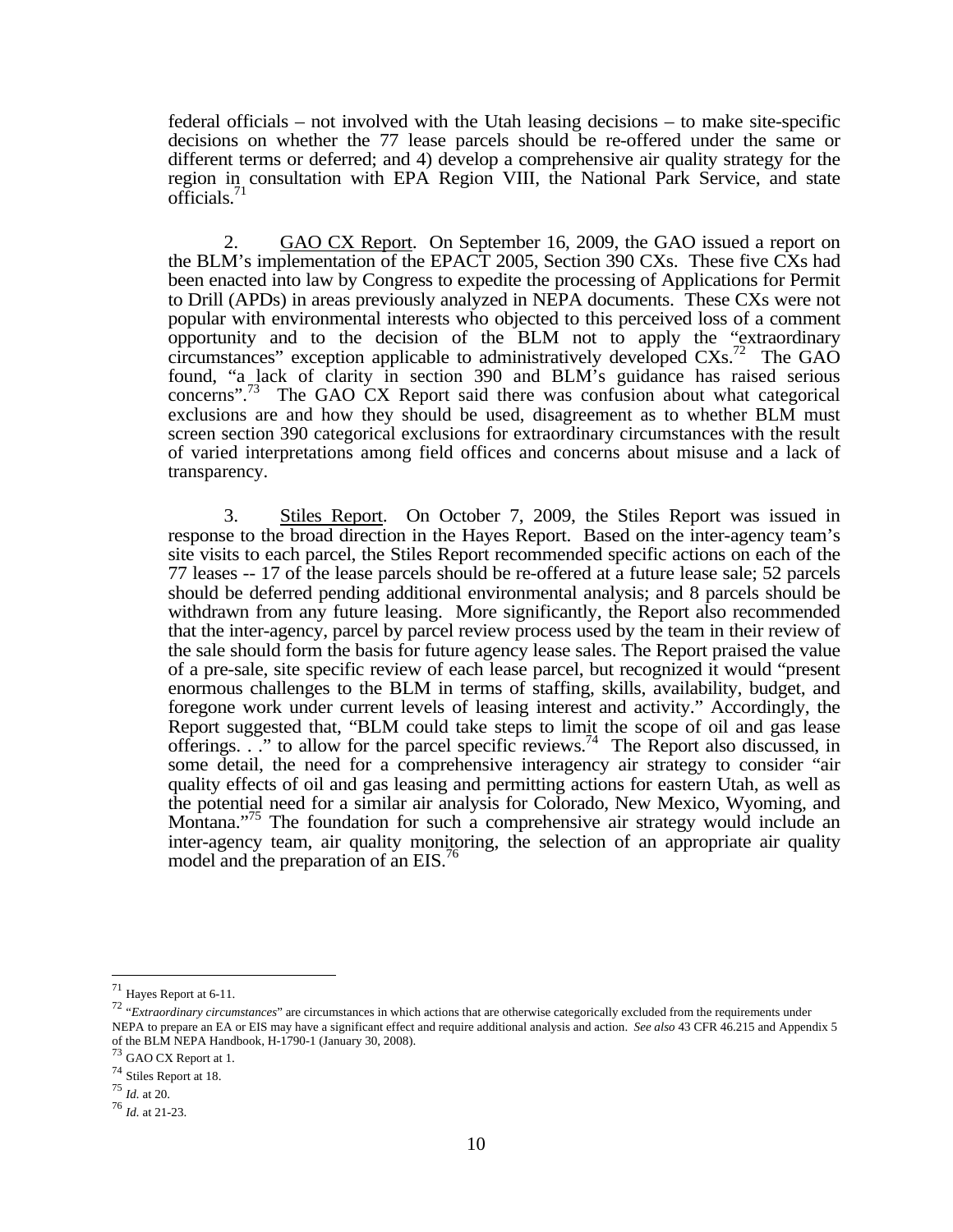#### B. BLM Onshore Oil and Gas Leasing Reforms

1. Secretarial Announcement.Based on the results in the Hayes, GAO and Stiles reports, on January 6, 2010, Secretary Salazar announced several BLM oil and gas reforms. His stated intent was two-fold: 1) to improve protections for land, water, and wildlife; and 2) to reduce potential conflicts that can lead to costly and time-consuming protests and litigation of leases."<sup>77</sup> The Secretary strongly contrasted this approach to that of the Bush administration, "[i]n the prior administration the oil and gas industry essentially were the kings of the world . . . our public lands were the essential candy store of the oil and gas industry, where they walk in and take whatever they wanted, and that's not the way it ought to be done." The Secretary's announcement focused on two areas – oil and gas leasing reform and redefining the use of EPACT § 390 categorical extensions.<sup>78</sup> Finally, the Secretary issued a Secretarial Order, No. 3294, "Energy Management Reform" directing the creation of an Energy Reform Team in the Office of the Assistant Secretary, Land and Minerals Management, to address federal on and off-shore energy development.

 2. BLM Instruction Memorandum 2010-117. On May 17, in the midst of the BP Macondo blowout, Secretary Salazar announced the long-anticipated on-shore oil and gas leasing reforms and sought to tie that action to his response to the BP oil spill. "The BP oil spill is a stark reminder of how we must continue to push ahead with the reforms we have been working on and which we know are needed."

The BLM's Instruction Memorandum<sup>80</sup> and the Secretary's remarks focused on four stated policy drivers: the first, to bring "greater certainty and predictability" to the oil and gas leasing process which the Secretary described as troubled by leasing protests and litigation. The second and third goals focus on due consideration of multiple use values, in particular natural and cultural resources, in the lease process. The fourth goal was to ensure public involvement.<sup>81</sup> These four goals are to be met in the three main components of IM-2010-117: land use plan review; the Master Leasing Plan concept; and improved processes for lease parcel nominations and issuance. $82$ 

 The *land use plan review* requires BLM field officers to consider whether the RMP "adequately protects important resource values in light of changing circumstances, updated policies and new information."<sup>83</sup> The guidance reminds the BLM field officer that the "open for leasing" designation in a land use plan is not the determining factor in whether the lands should be leased – BLM retains the discretion not to lease.<sup>84</sup> In addition, the guidance revisits the issue

<sup>77</sup> U.S. Department of the Interior Press Release, "Secretary Salazar Launches Onshore Oil and Gas Leasing Reforms to Improve Certainty, Reduce Conflicts and Restore Balance on U.S. Lands" (January 6, 2010). For an analysis of lease protests, *see also*, GAO "Onshore Oil and Gas, BLM's Management of Public Protests to its Lease Sales Needs Improvement," GAO

<sup>&</sup>lt;sup>78</sup> "New Oil and Gas Policy Fact Sheet" (January 6, 2010). http://www.doi.gov/news/pressreleases/Secretary-Salazar-Launches-Onshore-Oiland-Gas-Leasing-Reforms.cfm. The CX reform was buttressed by a March 2010 settlement in Utah, in which BLM agreed to issue new guidance to require "extraordinary circumstances review." *Nine Mile Canyon Coalition v. Stiewig*, Civil Nos. 2:08 CV 586 DB (D.C. Utah March 30, 2020).

<sup>79</sup> "New Oil and Gas Policy Fact Sheet," *supra.*

<sup>80</sup> Instruction Memorandum 2010-117, "Oil and Gas Leasing Reform – Land Use Planning and Lease Parcel Reviews" (May 17, 2010).

<sup>81</sup> *Id.* at 1. 82 *Id.* 

<sup>83</sup> *Id.* at 3. 84 *Id.*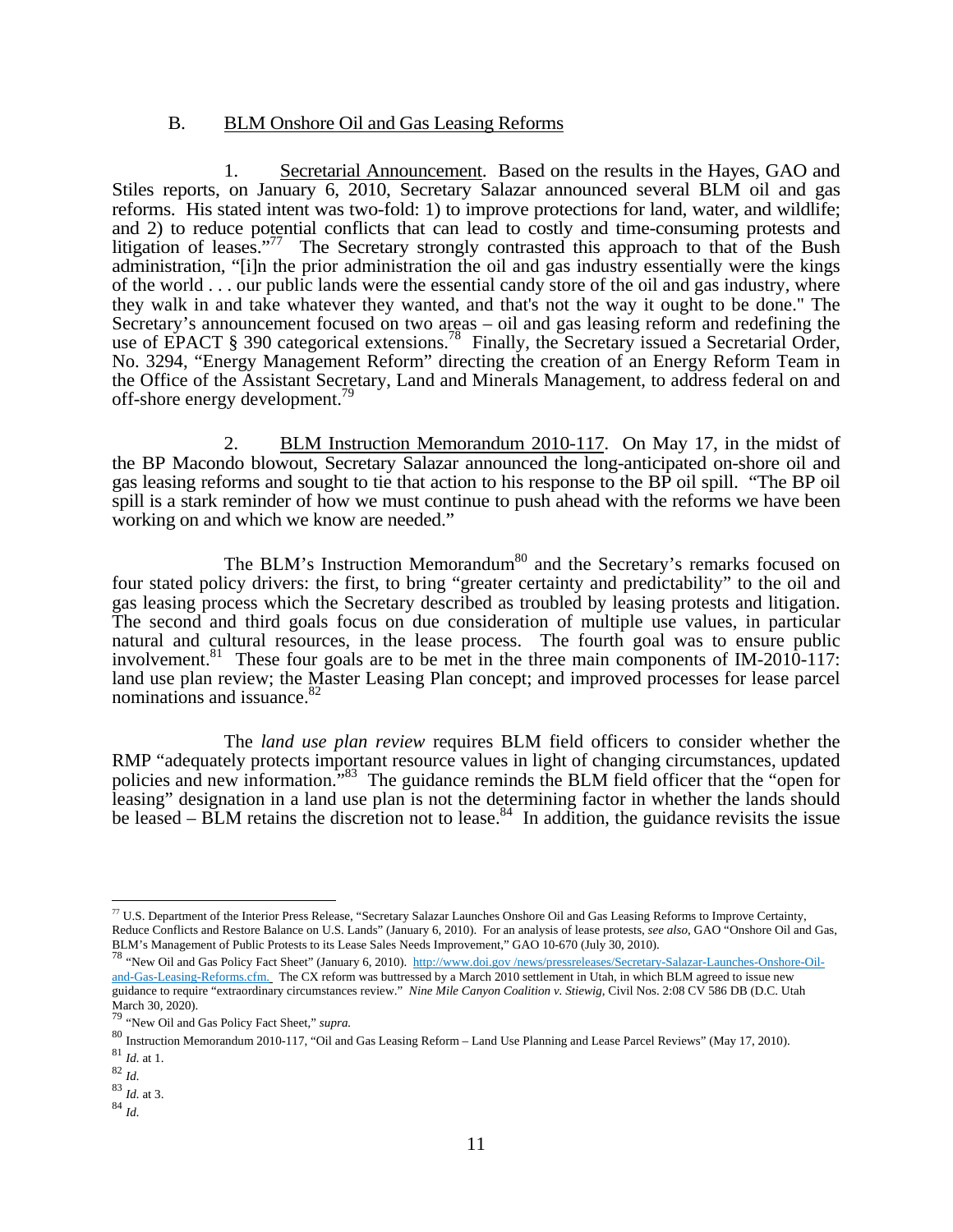of lease stipulations addressed by three prior BLM reports to Congress.<sup>85</sup> The guidance requires a review for consistency by BLM and a legal review by the Office of the Regional Solicitor. In addition, this section of the guidance directs the use of adaptive management and monitoring to address changing conditions on the ground and incorporates by reference two prior BLM Instruction Memoranda on adaptive management and monitoring.<sup>86</sup>

 The *Master Leasing Plan* (MLP) concept builds on existing tools used for full field development – Plans of Development (PODs) and Master Development Plan (MDPs) with the important difference that those plans are based on site-specific information developed after leasing and exploration while the MLP must be prepared prior to leasing. The focus of the MLP is to "reconsider RMP decisions pertaining to leasing" by analyzing likely development scenarios and varying mitigation levels at a less site-specific level."<sup>87</sup> The new guidance rightly recognizes that any significant change to the RMP's decisions, as a result of an MLP, would require a formal plan amendment process with the opportunity for public participation and NEPA.<sup>88</sup> The *mandatory* use of MLPs is limited to situations where these four criteria are present:

- A substantial portion of the area to be analyzed in the MLP is *not* currently leased
- There is a *majority* federal mineral interest
- There is an expressed interest in leasing and moderate or high potential for oil and gas *confirmed by the discovery* of oil and gas in the area.
- Additional analysis is needed to address resource and cumulative impacts to multiple use resources, air resources and impacts on and to special places.<sup>89</sup>

BLM, however, retains the option to use an MLP in other circumstances. There is already pressure from the environmental community for BLM state offices to identify greater numbers of these discretionary  $MLPs.<sup>90</sup>$ 

*Lease Parcel Review* is the final component of the oil and gas reform. The most significant change is the new requirement for an additional layer of NEPA analysis post-land use plan. In the past, the BLM would rely on RMP level NEPA and a "Determination of NEPA Adequacy" (DNA) to put a parcel up for sale. (Additional NEPA is conducted prior to the issuance of an APD or POD). The new guidance rejects that approach – all lease parcels must have parcel specific NEPA – typically an EA before the parcel can be offered for sale.<sup>91</sup> In addition, each parcel must have an inter-disciplinary review team conduct a review, a site-

<u>.</u>

<sup>85</sup> Energy Policy and Conservation Act of 2000 (EPCA), § 604, as amended by EPACT § 364, required an inventory of oil and gas resources and a description of the extent and nature of any restrictions or impediments to development (stipulations).<br>https://www.blm.gov./wo/st/en/prog/energy/oil\_and\_gas/EPCA III.html (May 21, 2008)

 $\frac{86}{1}$  Exceptions, waivers and modifications of Fluid Minerals Stipulations and Conditions of Approval, and Associated Rights-of-Way Terms and Conditions", BLM IM-2008-032 (November 27, 2007); and "Use and Application of the Fluid Minerals Surface and Environmental Monitoring Program Element – MW," IM-2009-224 (September 30, 2009).

<sup>87</sup> IM 2010-117 at 4.

<sup>88</sup> *Id.* at 5.

<sup>89</sup> *Id.*

<sup>90</sup> Personal correspondence with J. Perry, BLM, September 27, 2010.

<sup>91</sup> IM 2010-117 at 12.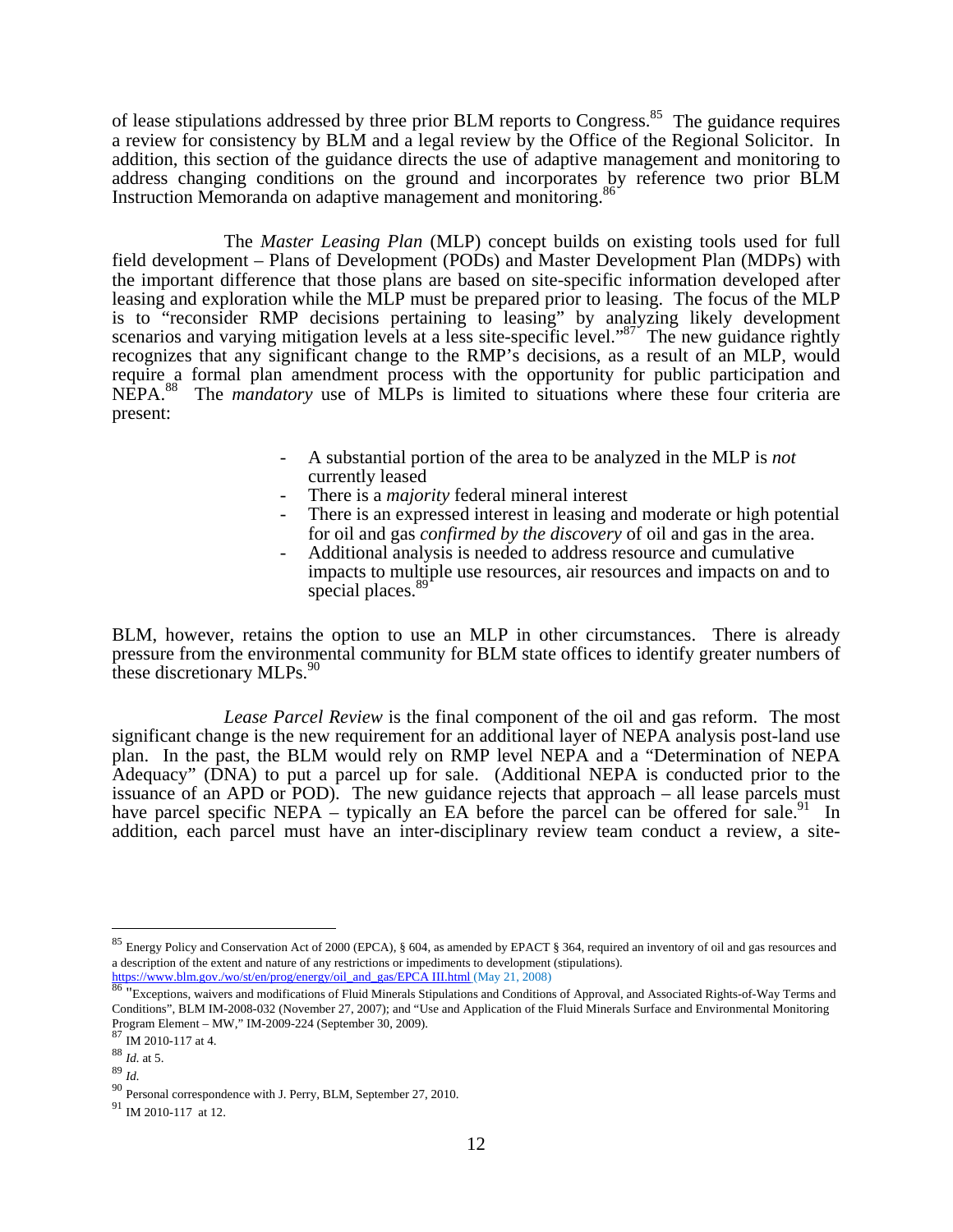specific visit and provide for public participation.<sup>92</sup> The guidance directs a 30-day comment period for lease parcel EAs.<sup>93</sup>

 The Field Office recommendation to lease a particular parcel is to be sent to the State office. The parcel and NEPA document are posted on the Internet for at least 90 days prior to the lease sale.<sup>94</sup> That posting starts the 30-day protest clock and will allow BLM 60 days prior to the lease sale, to address and resolve protests. The result of this one change to BLM leasing procedures will significantly change oil and gas leasing – parcels nominated by industry may not be sold for several sales as BLM conducts this more detailed review, NEPA and public participation process.

 Finally, the guidance required a report to be filed on August 16, 2010 from each state office describing the oil and gas reform implementation plan and a one-year out report on the results of the oil and gas reform.<sup>9</sup>

 3. BLM Instruction Memorandum 2010-118. This guidance captured the policy changes to the EPACT 2005, Section 390 categorical exclusions agreed to in the settlement of the *Nine Mile Canyon* litigation.<sup>96</sup> The Instruction Memorandum rewrites the criteria specified in the statute for two of the five CXs (CX2 and CX3) $^{97}$  and requires the 'extraordinary circumstances' review process for all of the statutory CXs.

As to CX2, Congress provided a CX when "drilling an oil or gas well at a location or well pad site at which drilling has occurred previously within 5 years prior to the date of spudding the well." The new BLM guidance now provides that, this CX can only be used if the specific location and/or well pad site for the proposed drilling was "adequately analyzed" in an existing "activity-level" or "project-specific" EIS or EA. As to CX3, Congress provided a CX when, "drilling an oil or gas well within a developed field for which an approved land use plan or any environmental document prepared pursuant to NEPA analyzed such drilling as a reasonably foreseeable activity, so long as such plan or document was approved within 5 years prior to the date of spudding the well." The new BLM guidance now provides a CX3 may only be used if the developed field in which the proposed drilling will take place was "adequately analyzed" in an "existing activity-level" or "project-specific" EIS or EA – a land use plan will not suffice. Whether or not these agency interpretations of the statutory language accord with Congressional intent is an open question.

Finally, the guidance also requires the use of an "extraordinary circumstances" review for all of the statutory CXs. The Department argued in making this change that this application of "extraordinary circumstances" was not discretionary, but required by NEPA, and the guidance of the White House, Council on Environmental Quality (CEQ), the recognized expert on NEPA interpretation. That argument was somewhat undercut by CEQ's guidance on the use of CXs. In February 2010 guidance, CEQ noted there was a distinction between administrative and statutory CXs. Statutory CXs are governed, not by CEQ guidance, but by the language of the

 $\overline{a}$ <sup>92</sup> *Id.* at 11.

<sup>93</sup> *Id.* at 12.

<sup>&</sup>lt;sup>94</sup> *Id.* at 13.<br><sup>95</sup> *Id.* at 14.

<sup>&</sup>lt;sup>96</sup> Instruction Memorandum 2010-117, Oil and Gas Leasing Reform – Land Use Planning and Lease Parcel Reviews (May 17, 2010); *supra* at n. 78. <sup>97</sup> *See* BLM NEPA Handbook, App. 2.